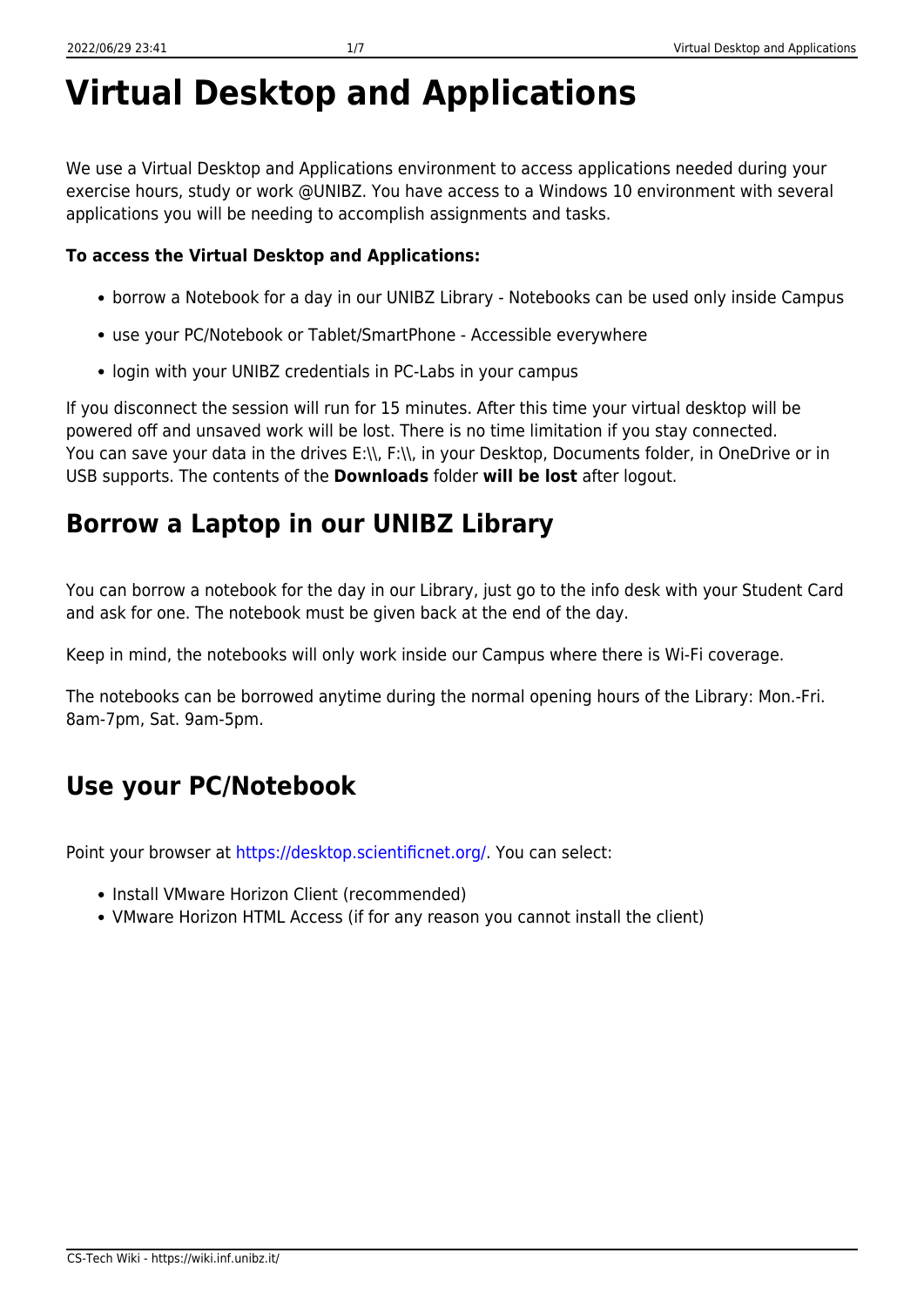

### **Install VMware Horizon Client (Recommended)**

#### **Installation**

#### **Linux**

- Download the Horizon Client installer file. The name of the file is VMware-Horizon-Client-x.x.xyyyyyyy.arch.bundle.
- Open a Terminal window and run the following command

```
 ln -s /lib/x86_64-linux-gnu/libudev.so.1 /lib/x86_64-linux-
gnu/libudev.so.0
```
- In the same Terminal window change directories to the directory where you downloaded the installer.
- Run the installer by executing

```
 sudo sh ./VMware-Horizon-Client-x.x.x-yyyyyyy.arch.bundle
```
Follow the promts to finish the installation.

You are prompted to allow the installer to register and start installed services after the installation. Allowing the installer to complete these tasks means that you will not need to manually start USB redirection services every time you reboot, and you will not need to manually enable the virtual printing feature.

After installation is complete, specify whether to perform the compatibility scan for libraries that various feature components are dependent on. Log information about the installation is recorded in /tmp/vmware-root/vmware-installer-pid.log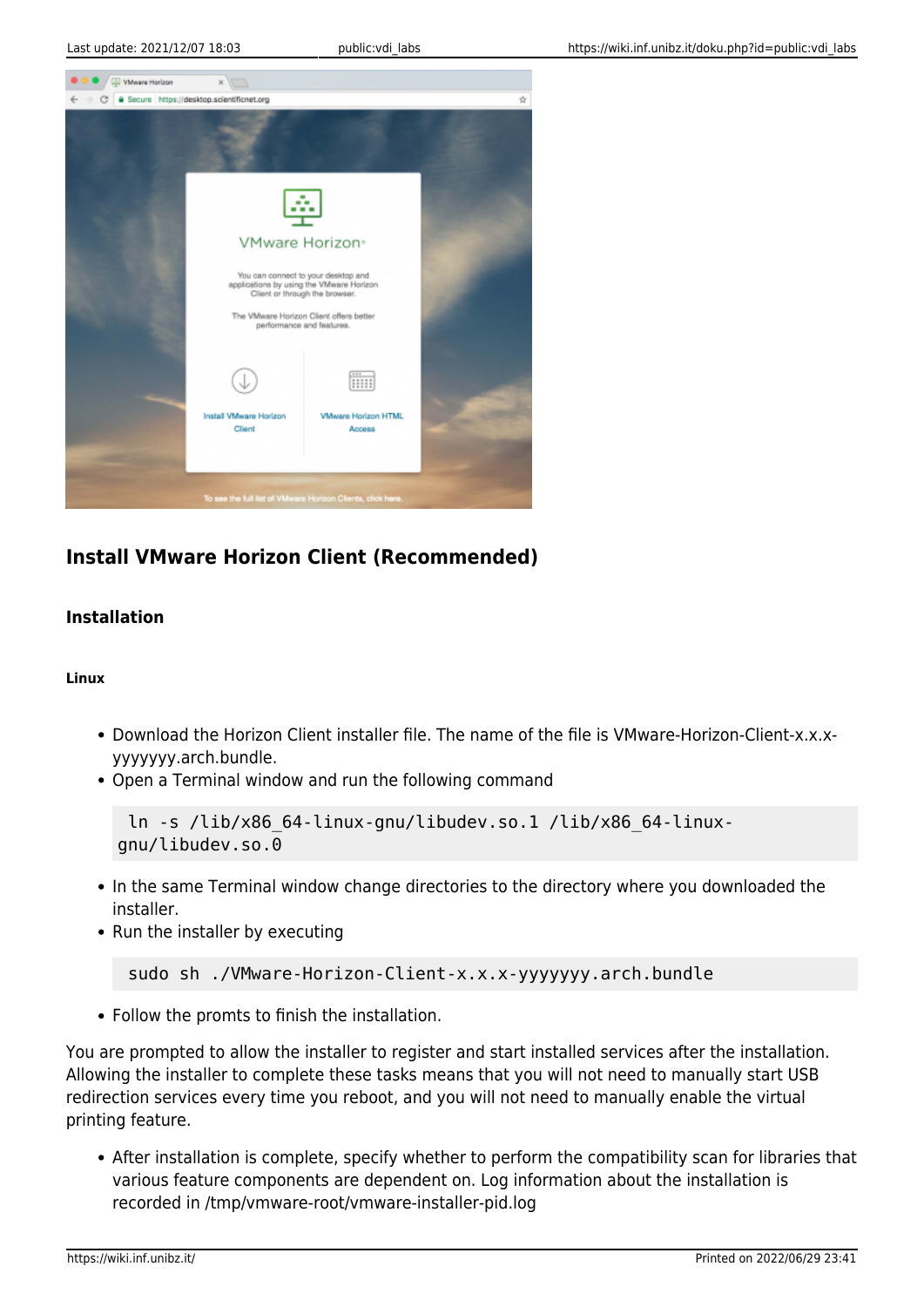The current client does not allow Local Folders/File sharing on Ubuntu 16.04

#### **Mac**

- Download the Horizon Client installer file. The name of the file is VMware-Horizon-Client-y.y.yxxxxxx.dmg.
- Double-click the .dmg file to open it and click Agree. The contents of the disk image appear in a Horizon Client Finder window
- In the Finder window, drag the VMware Horizon Client icon to the Applications folder icon. If you are not logged in as an administrator user, you are prompted for an administrator credentials.

#### **Windows**

- Download the Horizon Client installer file. The name of the file is VMware-Horizon-Client-x86\_64 y.y.y-xxxxxx.exe OR VMware-Horizon-Client-x86-y.y.y-xxxxxx.exe (depending on your OS).
- Run the installation program

#### **iOS - Android**

- Download and install the Horizon Client from your store (AppStore Google Play store Amazon AppStore)
- If needed read the [installation guidelines](https://my.vmware.com/web/vmware/info?slug=desktop_end_user_computing/vmware_horizon_clients/4_0) concerning iOS or Android devices.

#### **Configuration**

The VMware View client needs to be configured the first time it is used.

Press the "**+**" button



and type **<https://desktop.scientificnet.org>** as server.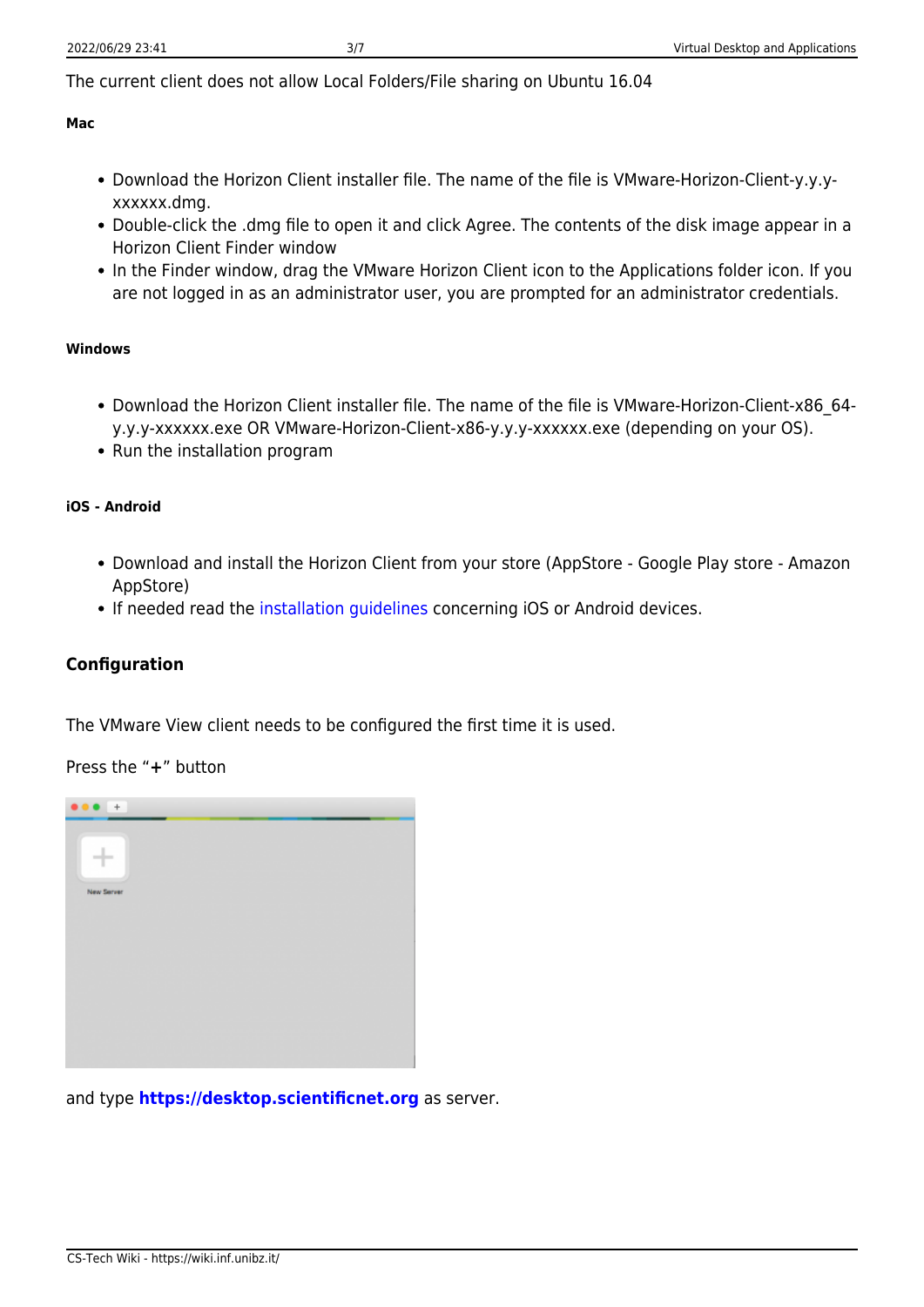

#### login with your UNIBZ credentials

| 0.0        |                        | Login                                         |              |
|------------|------------------------|-----------------------------------------------|--------------|
|            | <b>vm</b> ware Horizon |                                               | <b>PCoIP</b> |
| desktop.so |                        |                                               |              |
|            |                        |                                               |              |
|            |                        |                                               |              |
|            |                        | Server: (c) https://desktop.scientificnet.org |              |
|            | Usemame: username      |                                               |              |
|            | Password: ********     |                                               |              |
|            | Domain: UNIBZ          |                                               | ٠            |
|            |                        |                                               |              |

#### and choose **Windows Labs**



The first run will take a couple of minutes to log you in to your desktop.

If you disconnect the session will run for **10 minutes**. After this time your virtual desktop will be powered off and unsaved work **will be lost**. There is no time limitation if you stay connected.

### **VMware Horizon HTML Access (Unsupported)**

If you need to access your desktops and you don't have the possibility to install the client, you can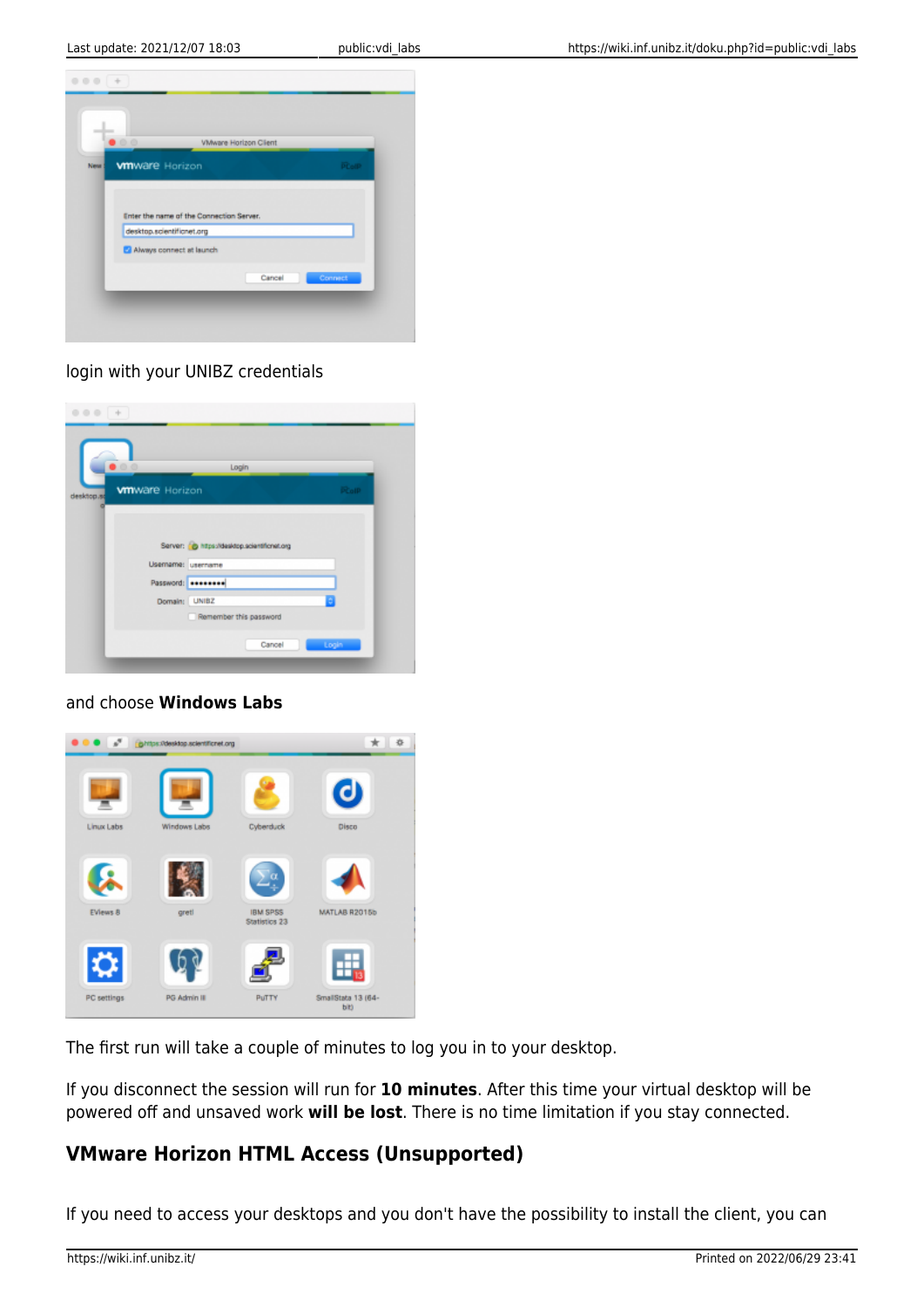use a HTML5 compatible browser. This access is offered as best effort, there are some know issues, i.e. you have to use the US keyboard layout. We won't provide support for this type of access.

Put your credentials and dont'forget to choose UNIBZ as domain

| 000 ( ) 0 | 75<br><b><i>Reinforcestford.org</i></b>             | 0.014 |
|-----------|-----------------------------------------------------|-------|
|           |                                                     |       |
|           |                                                     |       |
|           |                                                     |       |
|           | - 3                                                 |       |
|           | <b>vm</b> ware Horizon                              |       |
|           | <b>USOTIATIE</b>                                    |       |
|           | <b>STEVENS</b>                                      |       |
|           | UNIX<br>$\lambda_{\rm{B}}$                          |       |
|           | Login                                               |       |
|           | Canoel                                              |       |
|           |                                                     |       |
|           | Help with VMware Horizon                            |       |
|           |                                                     |       |
|           | Download the Harison Client for a richer experience |       |

#### Select **Windows Labs**



If you disconnect the session will run for **10 minutes**. After this time your virtual desktop will be powered off and unsaved work **will be lost**. There is no time limitation if you stay connected.

### **PC Labs**

Virtual desktops are available the PC labs E231/E331/E431/A518 in the E and A building. To access them just power on a PC and choose

1) View Client - VDI Desktop

| 5) View Client - VII Decktop<br>23 Linux - Facelty of Computer Science<br>33 Hindraw - ICT                         | unibz |
|--------------------------------------------------------------------------------------------------------------------|-------|
|                                                                                                                    |       |
| <b>INTIMETAL MAIL IN 14 MILLION</b><br>In the Deadly of Corporat Scheme SEP-Bookhope<br>time to scient manner inc. |       |

CS-Tech Wiki - https://wiki.inf.unibz.it/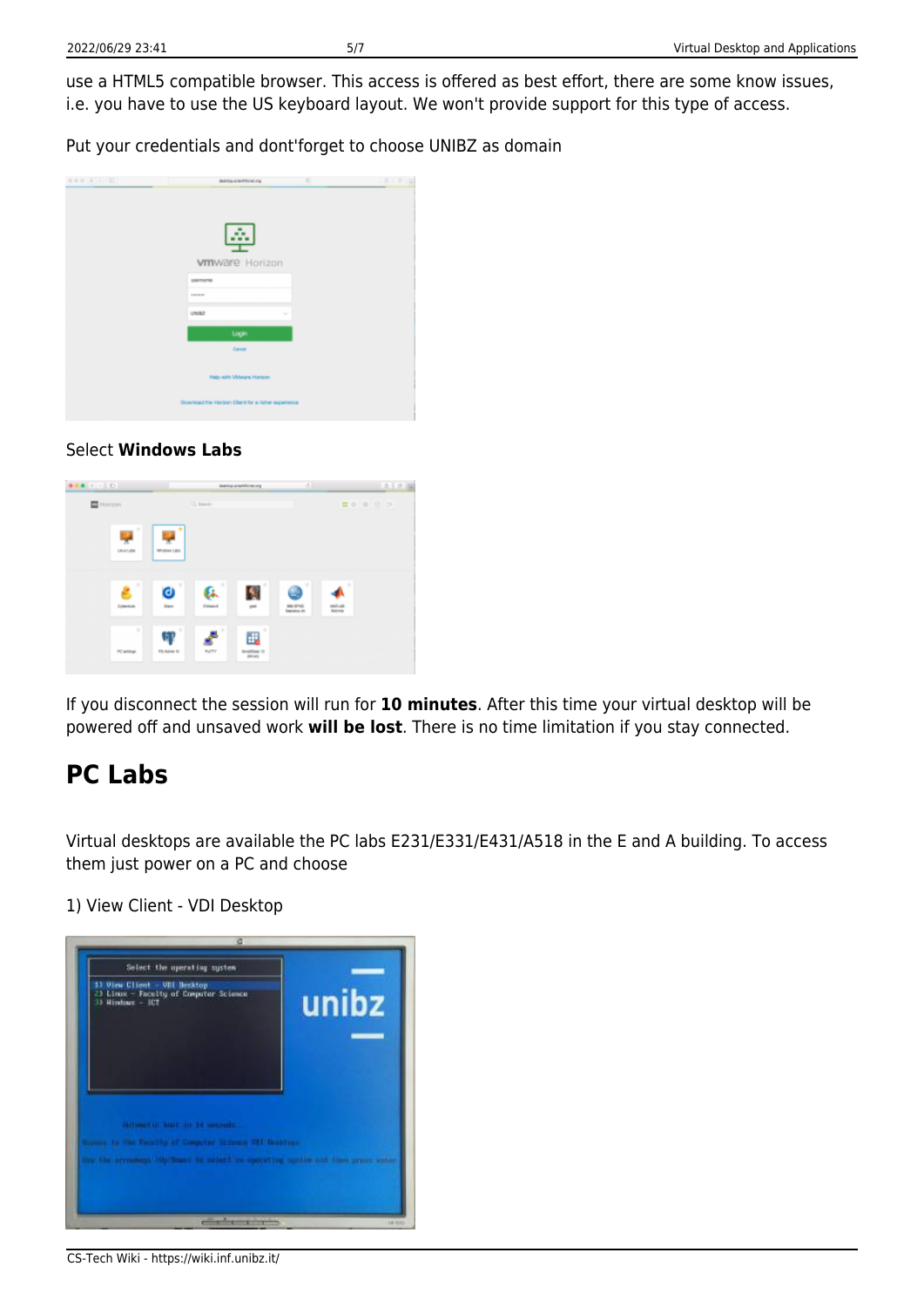The VMware View client starts and in a couple of seconds the login dialog will pop up. Please choose UNIBZ as you domain ant type in your username and password.



If your desktop does not start automatically with Windows 10, you can start it by choosing **Windows Labs**. The first run will take a couple of minutes to log you in to your desktop.



If you disconnect the session will run for **10 minutes**. After this time your virtual desktop will be powered off and unsaved work **will be lost**. There is no time limitation if you stay connected.

# **Using USB or local computer to store and access data**

If you are using your personal computer to connect to the Labs, you can access and save data in it.

on Windows → Start → File explorer → select This PC → in Devices and drives you will see **Username on PersonalComputerName** Double click and you will find all the data contained in your personal computer. You can open them, edit them or save new documents in your local computer.